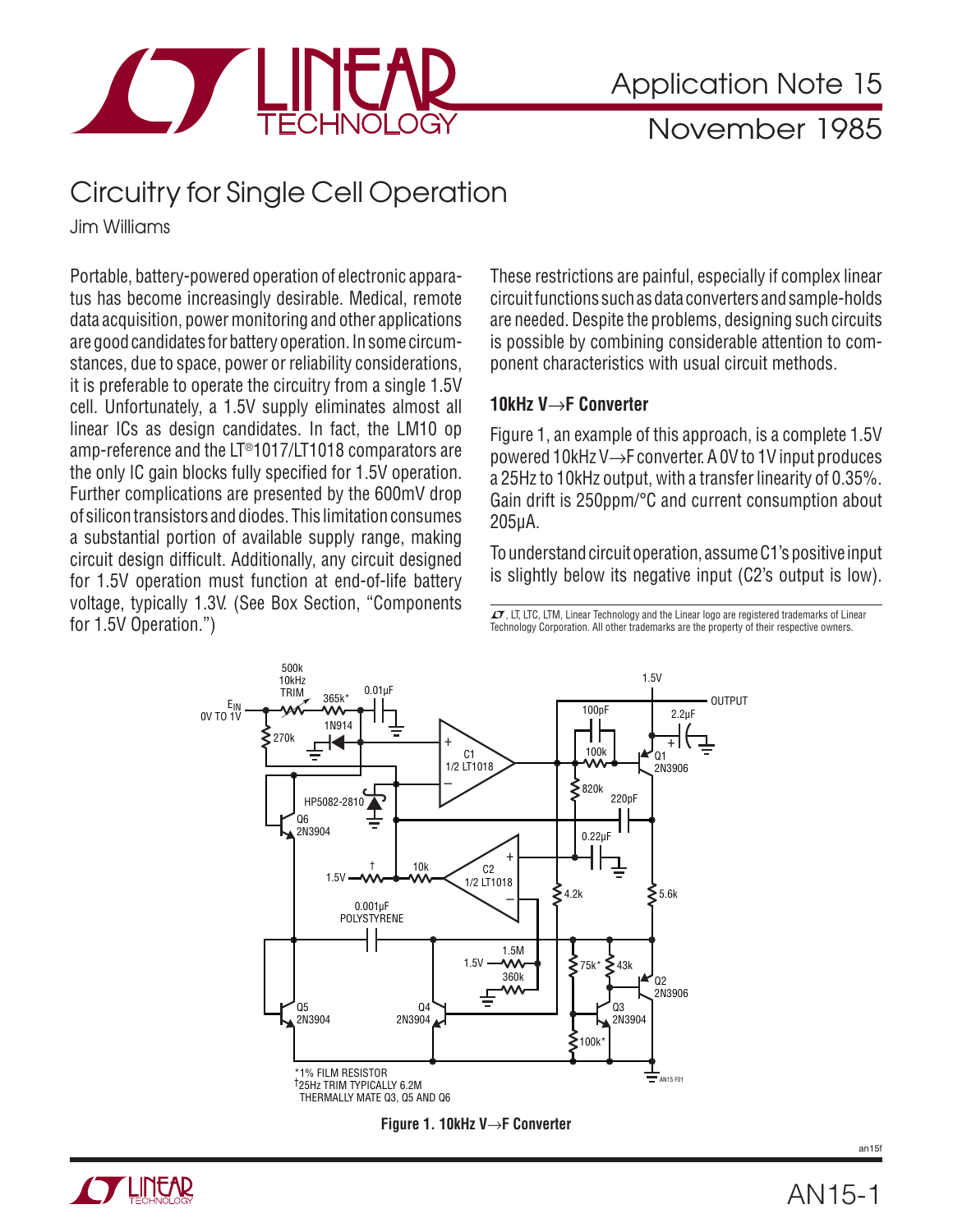# Application Note 15

The input voltage causes a positive going ramp at C1's positive input (Trace A, Figure 2). C1's output (Trace B) is low, biasing Q1 on. Q1's collector current drives the Q2-Q3 combination, forcing Q2's emitter (Trace C) to clamp at 1V. The 0.001 uF capacitor charges to ground (0.001 uF unit's current waveform is Trace D) via Q5. When the ramp at C1's positive input goes high enough, C1's output goes high, cutting off Q1, Q2 and Q3. Q4 conducts, pulling current from C1's positive input capacitor via Q6. This current removal resets C1's positive input ramp to a potential slightly below ground, forcing C1's output low. The 100pF capacitor at Q1's collector furnishes AC positive feedback, ensuring that C1's output remains positive long enough for a complete discharge of the 0.001μF capacitor.



**Figure 2. V**→**F Operating Waveforms**

The Schottky diode prevents C1's input from being driven outside its negative common mode limit. This action cuts off Q4, Q1-Q3 come on and the entire cycle repeats. The oscillation frequency directly depends on the input voltage derived current. The temperature coefficient of the Q2-Q3 1V clamp is largely compensated by the junction tempcos of Q5 and Q6, minimizing overall temperature drift. The 270k resistor path provides an input voltage derived trip point for C1, enhancing circuit linearity performance. This resistor should be selected to achieve the quoted linearity.

Circuit start-up or overdrive can cause the circuit's ACcoupled feedback loop to latch. If this occurs, C1's output goes high. C2 detects this, via the 820k-0.22μF lag, and also goes high, lifting C1's negative input towards 1.5V. Because C1's positive input is diode clamped at 600mV, its output switches low, initiating normal circuit behavior.

To calibrate this circuit, select the 100k value for  $V_{\text{Cl AMP}}$  $= 1V$ . Next, apply 2.5mV at the input and select the resistor value indicated at C1's input for a 25Hz output. Then, put in exactly 1V and trim the 500kΩ potentiometer for 10kHz output.

## **10-Bit A/D Converter**

Figure 3 is another data converter circuit. This integrating A/D converter has a 60ms conversion time, consumes 460μA from its 1.5V supply and maintains 10-bit accuracy over a 15°C to 35°C temperature range.

A pulse applied to the convert command line (Trace A, Figure 4) causes Q3, operating in inverted mode, to discharge the 1μF capacitor (Trace B). Simultaneously, Q4 is biased through the 10k diode path, forcing its collector (Trace D) low. Q3's inverted mode switching results in a capacitor discharge within 1mV of ground. When the convert command falls low, Q3 goes off, Q4's collector lifts, and the LT1004 stabilized Q1-Q2 current source





an15f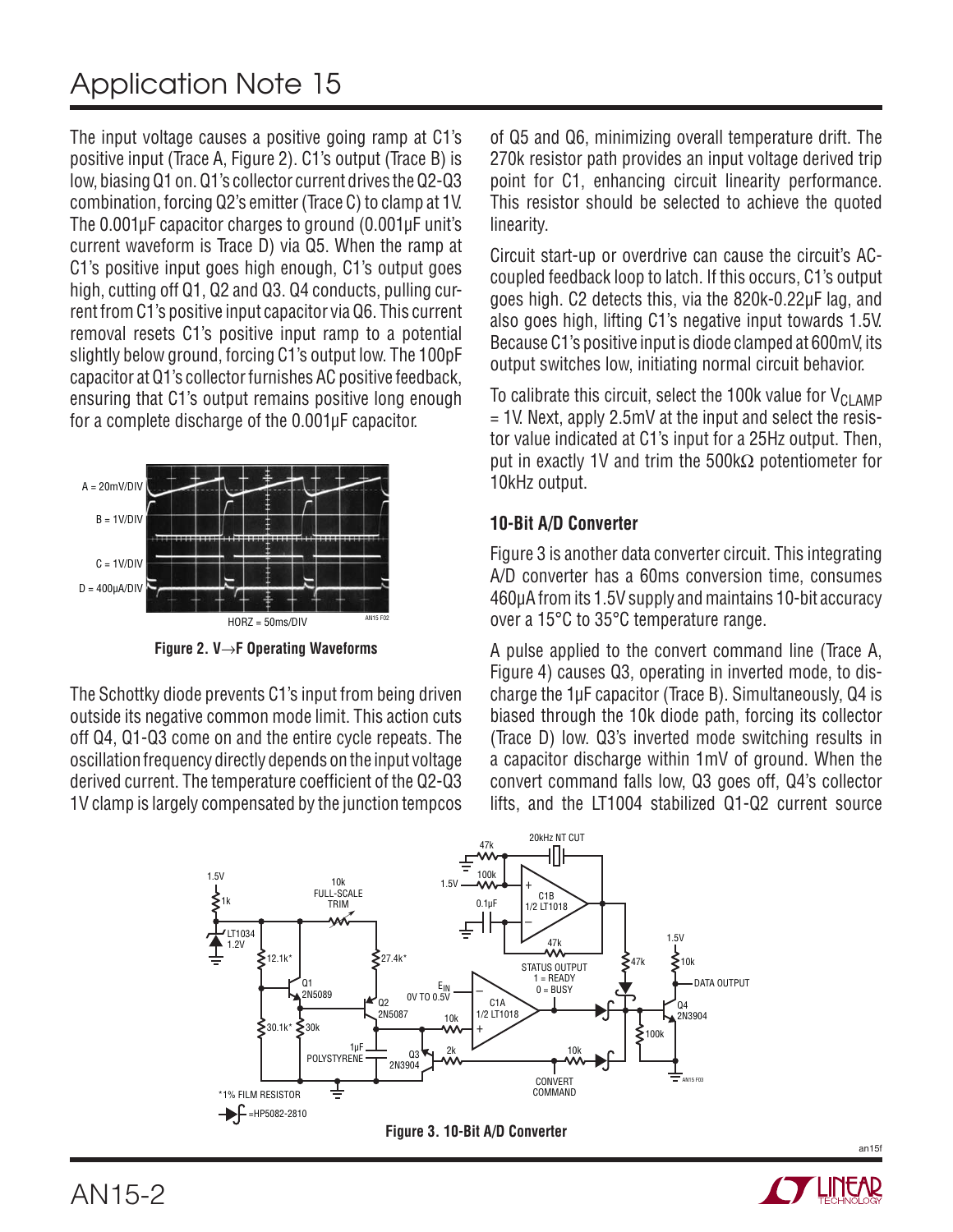charges the 1μF unit with a linear ramp. During the time the ramps value is below the input voltage, C1A's output is low (Trace C). This allows pulses from C1B, a quartz stabilized oscillator, to modulate Q4. Output data appears at Q4's collector (Trace D). When the ramp crosses the input voltages value C1A's output goes high, biasing Q4 and output data ceases. The number of pulses appearing at the output is directly proportional to the input voltage. To calibrate this circuit, apply 0.5000V to the input and trim the 10k potentiometer for exactly 1000 pulses out each time the convert command line is pulsed. No zero trim is required, although Q3's inverted 1mV saturation voltage limits zero resolution to 2 LSBs.

## **Sample-Hold Amplifier**

A logical companion to the A/D converter described is a sample-hold amplifier. A sample-hold is one of the most difficult circuits to design for 1.5V operation, primarily because FET switches with low enough pinch-off voltages are not available. Two methods are presented



**Figure 4. A/D Converter Waveforms Figure 5. Sample-Hold Waveforms**

here. The first circuit gets around the switch problem with an approach that eliminates the switch. Although an unusual way to implement a sample-hold, it requires no special components or trimming, is easy to build and has a 4ms acquisition time to 0.1%. The second circuit, a more conventional design, requires specially selected and matched components and is more complex, but offers 125μs (0.1%) acquisition time—a  $30\times$  improvement over the other design.

When a sample command (Figure 5, Trace A) is applied to the circuit of Figure 6, Q1, operating in inverting mode, discharges the 1μF capacitor (Trace C). When the sample command falls, Q1 goes off and C1A's internal output pull-up current source (Trace B) charges the capacitor via Q2, connected as a low leakage diode. The capacitors charging ramp is followed by the LM10, which biases C1B's positive input. When the ramp potential crosses the circuit's input voltage, applied to C1B's negative input, C1B's output goes high (Trace D).

![](_page_2_Figure_8.jpeg)

![](_page_2_Figure_10.jpeg)

![](_page_2_Figure_11.jpeg)

![](_page_2_Picture_12.jpeg)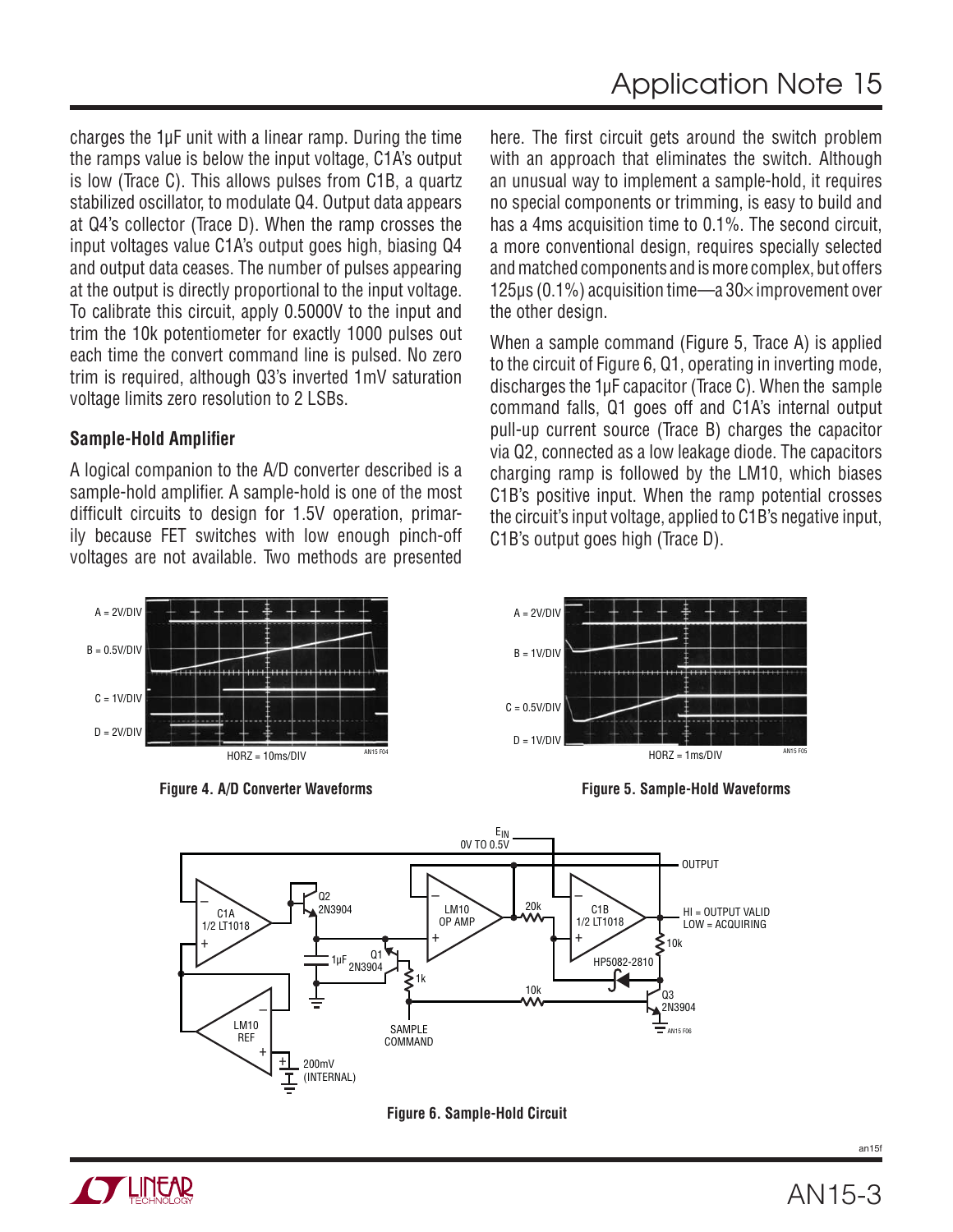This forces C1A's output low, and the 1µF capacitor stops charging. Under these conditions, the circuit is in the "hold" mode. The voltage the capacitor sits at is the same as the input voltage, and the circuit output is taken at the LM10. The 10k diode path at C1B provides a latch, preventing input voltage changes or noise from affecting the value stored in the 1μF capacitor. When the next sample command is received, Q3 breaks the latch and circuit action repeats.

Acquisition time is directly proportional to input value, with 4ms required for full-scale (0.5V). Although faster acquisition is possible, the delay in shutting off C1A's output will degrade accuracy. The circuits primary advantages are elimination of the FET switch requirement and relative simplicity. Accuracy is 0.1%, droop rate specs at 10μV/ms and current consumption is 350μA.

### **Fast Sample-Hold Amplifier**

Figure 7, a more conventional approach to sample-hold, is significantly faster, but also more complex and has special construction requirements. Q1 serves as the sample-hold switch, with Q6 and Q7 providing a level shift to drive the gate. To minimize power consumption, a 1500pF feedforward path is used for fast gate switching without resorting to high operating currents in Q6 and Q7. C1A, a simple square wave oscillator, drives Q4. C1B inverts C1A's output and biases Q5. The transistors serve as synchronous switches and charge is pumped to the 2.2μF capacitor at Q5's collector, resulting in a negative potential there.

Q1's low pinch-off voltage is obtained at the expense of on-resistance. The typical  $R_{ON}$  of 1.5k to 2k means the circuit's hold capacitor must be small if fast acquisition is desired. This mandates a low bias current output amplifier, or droop rate will suffer. Q2, Q3 and A2 meet this need. Q2 and Q3 are set up as source followers, with the resistors used as level shifters to keep A2's inputs inside the LM10's common mode range. A2's output diode ensures clean dynamic performance for voltages close to zero by setting the LM10's output bias point well above ground. The 180pF capacitor compensates the composite amplifier.

Several special considerations are required to use this circuit. Q1, an extremely low pinch-off device, must be further selected for a pinch-off below 500mV to enable proper turn-off. Also, any  $V_{GS}$  mismatch between Q2 and Q3 will contribute offset error, and these devices must be selected for  $V_{GS}$  matching within 500 $\mu$ V. Additionally, the Q2-Q3  $V_{GS}$  absolute value must be inside 500mV or A2 may encounter common mode limitations for circuit inputs near full-scale.

![](_page_3_Figure_8.jpeg)

**Figure 7. Fast Sample-Hold**

![](_page_3_Picture_10.jpeg)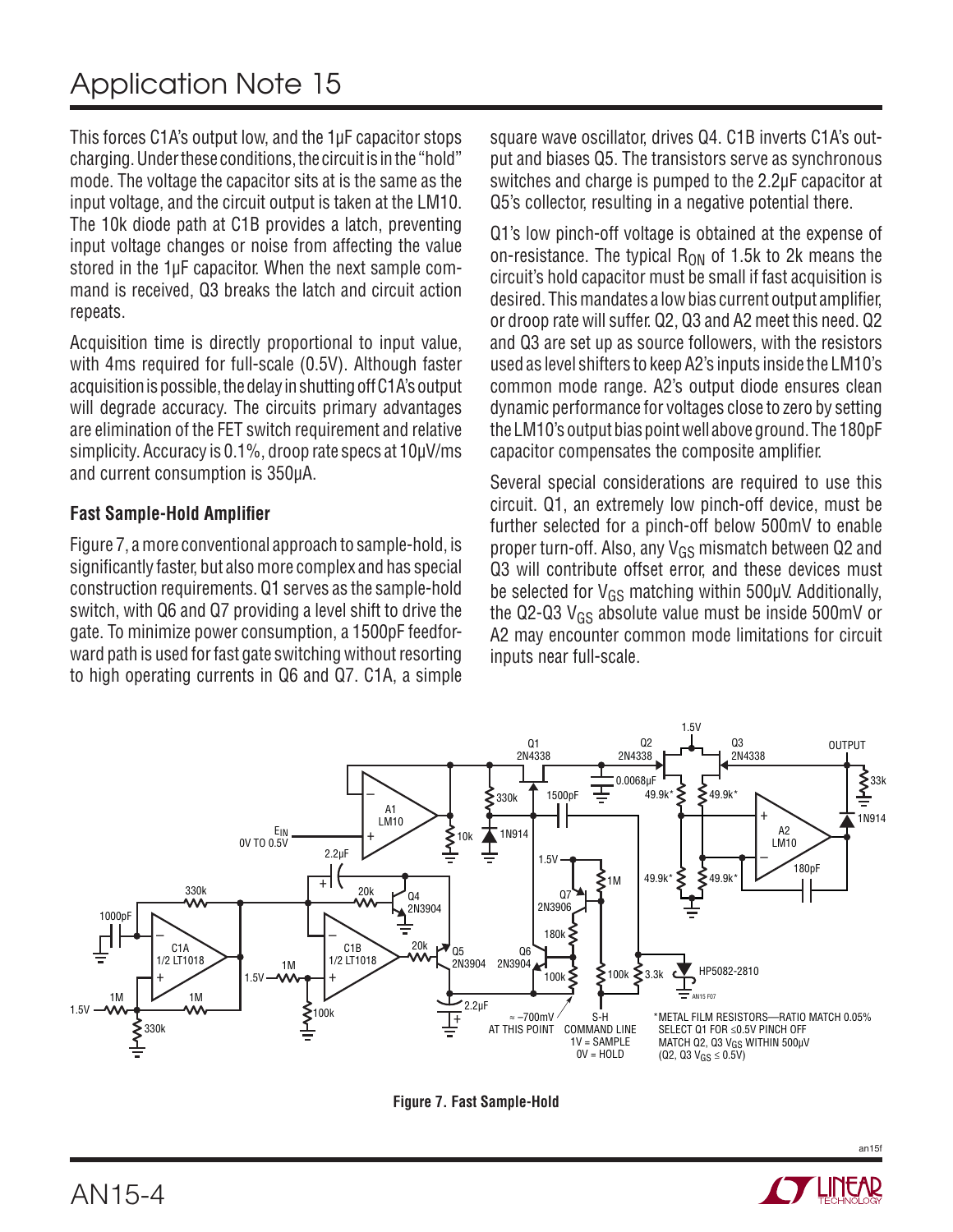Finally, mismatches in the resistor level shift contribute a gain error. To hold 0.1% circuit accuracy, the resistors should be ratio matched with 0.05%.

Once these special provisions have been attended to, the circuit delivers excellent specifications for a 1.5V powered sample-hold. Acquisition time is 125μs to 0.1% with a droop rate of 10μV/ms. Current consumption is inside 700μA.

Figure 8 shows the circuit acquiring a full-scale input. Trace A is the sample-hold command, while Trace B is the circuit's output. Trace C, an amplitude expanded version of B, shows acquisition detail. The input is acquired within 125μs and sample-to-hold offset is within a millivolt.

![](_page_4_Figure_4.jpeg)

**Figure 8. Fast Sample-Hold Waveforms**

## **Temperature Compensated Crystal Clock**

Many systems require a stable clock source and crystal oscillators which run from 1.5V are relatively easy to construct. However, if good stability over temperature is required, things become more difficult. Ovenizing the crystal is one approach, but power consumption is excessive. An alternate method provides open loop, frequency correcting bias to the oscillator. The bias value is determined by absolute temperature. In this fashion, the oscillator's thermal drift, which is repeatable, is corrected. The simplest way to do this is by slightly varying the crystal's resonance point with a variable shunt or series impedance. Varactor diodes, the capacitance of which varies with reverse voltage, are commonly employed for this purpose. Unfortunately, these diodes require volts of reverse bias to generate significant capacitance shift, making direct 1.5V powered operation impossible.

Figure 9's circuit accomplishes the temperature compensation function. The transistor and associated components form a Colpitts class oscillator which runs directly from the 1.5V supply. The varactor diode, in series with the crystal, tunes oscillator frequency as its DC bias varies. An ambient temperature dependent DC bias is generated by the remaining circuitry.

The thermistor network and the LM10 amplifier are arranged to produce a temperature dependent signal which corrects the thermal drift of the crystal type specified. Normally, the 1.5V powered LM10 could not provide the output levels required to bias the varactor. Here, however, a self-exciting switching up-converter (T1 and associated components) is included in the LM10's feedback loop. The LM10 drives the switching converter's input to generate whatever output voltage is required to close the loop. The thermistor-bridge network and amplifier feedback resistor values are scaled to produce appropriate temperature dependent varactor bias. The LM10's reference portion stabilizes the temperature network against 1.5V supply variations. The 100pF positive feedback forces the LM10's output into switched mode operation, conserving power.

Figure 10 plots compensated versus uncompensated oscillator drift. The compensation improves drift performance by more than a factor of ten. The residual aberrance in the compensated curve is due to the first-order linear correction used. Current consumption is inside 850μA.

## **Voltage Boosted Output Amplifier**

In many circumstances, it is desirable to have 1.5V powered circuitry interface to higher voltage systems. The most obvious example is 1.5V driven, remote data acquisition apparatus which feeds a line-powered data gathering point. Although the battery-powered portion may locally process signals with 1.5V circuitry, it is useful to address the monitoring high level instrumentation at high voltage.

Figure 11's design borrows from the method used in Figure 9 to generate high voltage outputs. This 1.5V powered amplifier provides 0V to 10V outputs at up to 75uA capacity. The LM10 drives the self-exciting up-converter

![](_page_4_Picture_14.jpeg)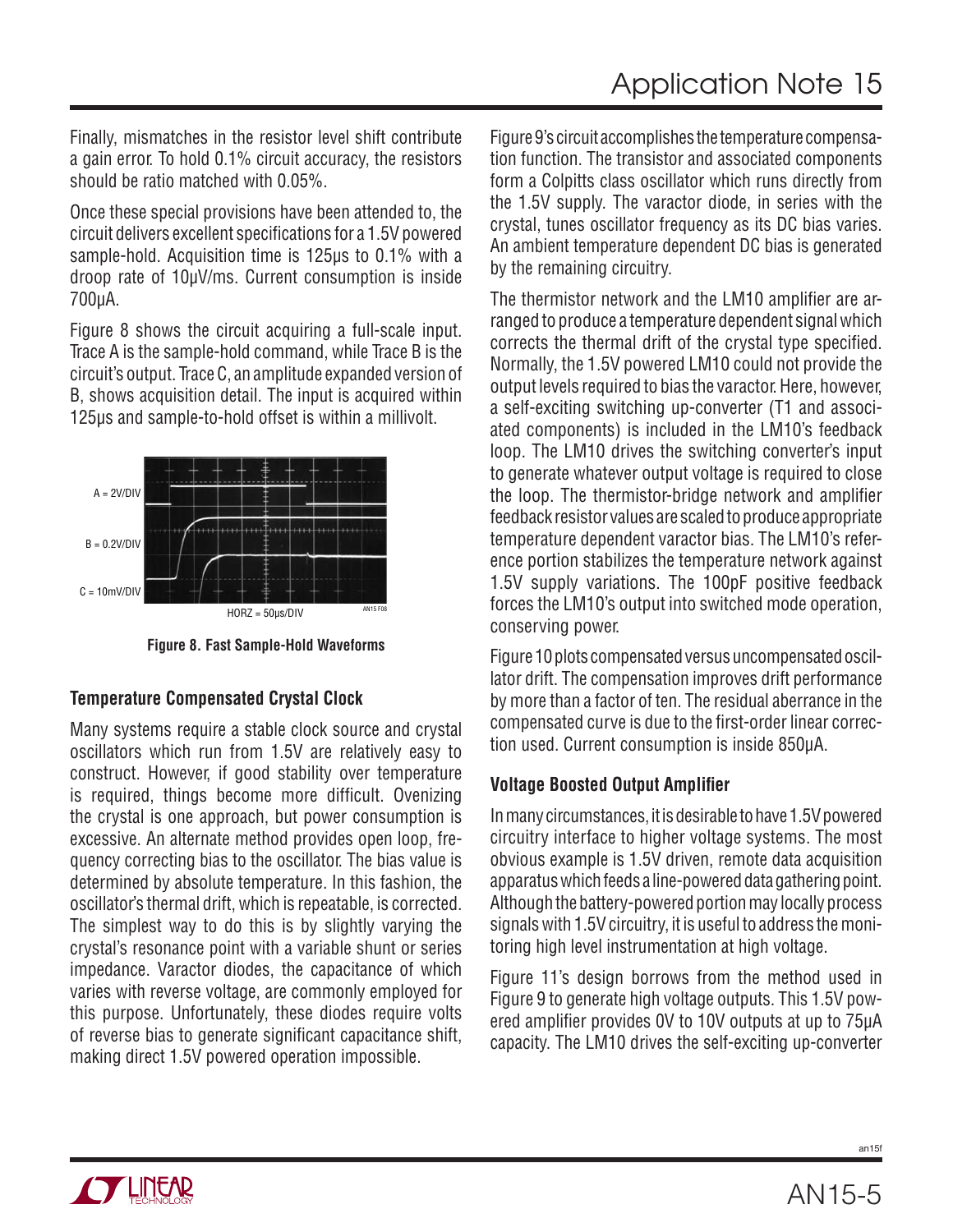# Application Note 15

with whatever energy is required to close the feedback loop. In this case, the amplifier is set up with a gain of 101, although other gains are easily realized. The sole restriction is that the 1.5V powered LM10's common mode input range not be exceeded. The Schottky diode bypasses the up-converter for low voltage outputs, aiding output noise performance. Overlap between the up-converter's turn-on threshold and the diode forward breakdown ensures clean dynamic behavior at the transition point. To increase efficiency the 0.033μF capacitor provides AC positive feedback, forcing the LM10 output to pulse-width modulate the up-converter.

![](_page_5_Figure_3.jpeg)

**Figure 9. Temperature Compensated Crystal Oscillator**

![](_page_5_Figure_5.jpeg)

**Figure 10. Compensated vs Uncompensated Oscillator Results Figure 11. Voltage-Boosted Output Op Amp**

![](_page_5_Figure_7.jpeg)

![](_page_5_Figure_8.jpeg)

![](_page_5_Picture_9.jpeg)

an15f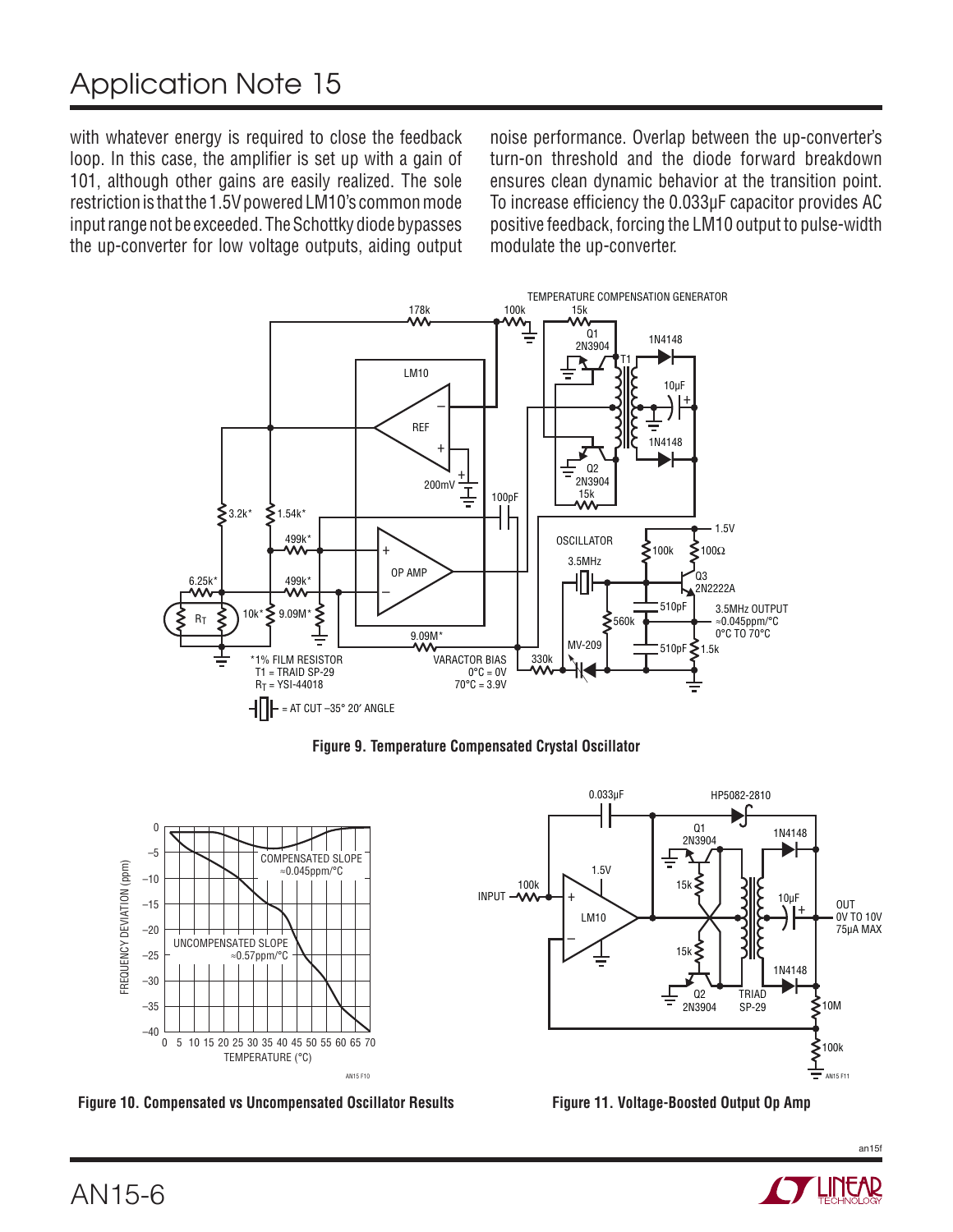Figure 12 details operation. The circuit's output (Trace A) decays until the LM10 switches (Trace B), starting the up converter. The two transistors alternately drive the transformer (transistor collectors are Traces C and D) until the output voltage rises high enough to shut off the LM10 output. This sequence repeats, with repetition rate dependent upon output voltage and loading conditions.

#### **5V Output Switching Regulator**

No commercially available logic, processor or memory family will operate from 1.5V. Many of the circuits described previously normally work in logic-driven systems. Because of this, a way to permit use of standard logic functions from a 1.5V battery is necessary. The simplest way to do this is a switching regulator specifically designed for 1.5V input operation. Figure 13's flyback configuration, a variant of a design by R. J. Widlar, gives a 5V output. C1A serves as an oscillator, providing a ramp (Trace A, Figure 14) at C1B's DC-biased negative input. C1B compares a divided version of the output to a reference point derived from the LT1034. The ramp signal, summed with the reference point, causes C1B's output to width modulate (Trace B). During the time C1B is low, current builds in its output inductor (Trace C). When the ramp at C1B goes low enough, C1B's output goes high, and the inductor discharges into the 47μF capacitor. The diode

![](_page_6_Figure_5.jpeg)

**Figure 12. Boosted Op Amp Waveforms**

![](_page_6_Figure_7.jpeg)

**Figure 13. Flyback Regulator**

![](_page_6_Picture_9.jpeg)